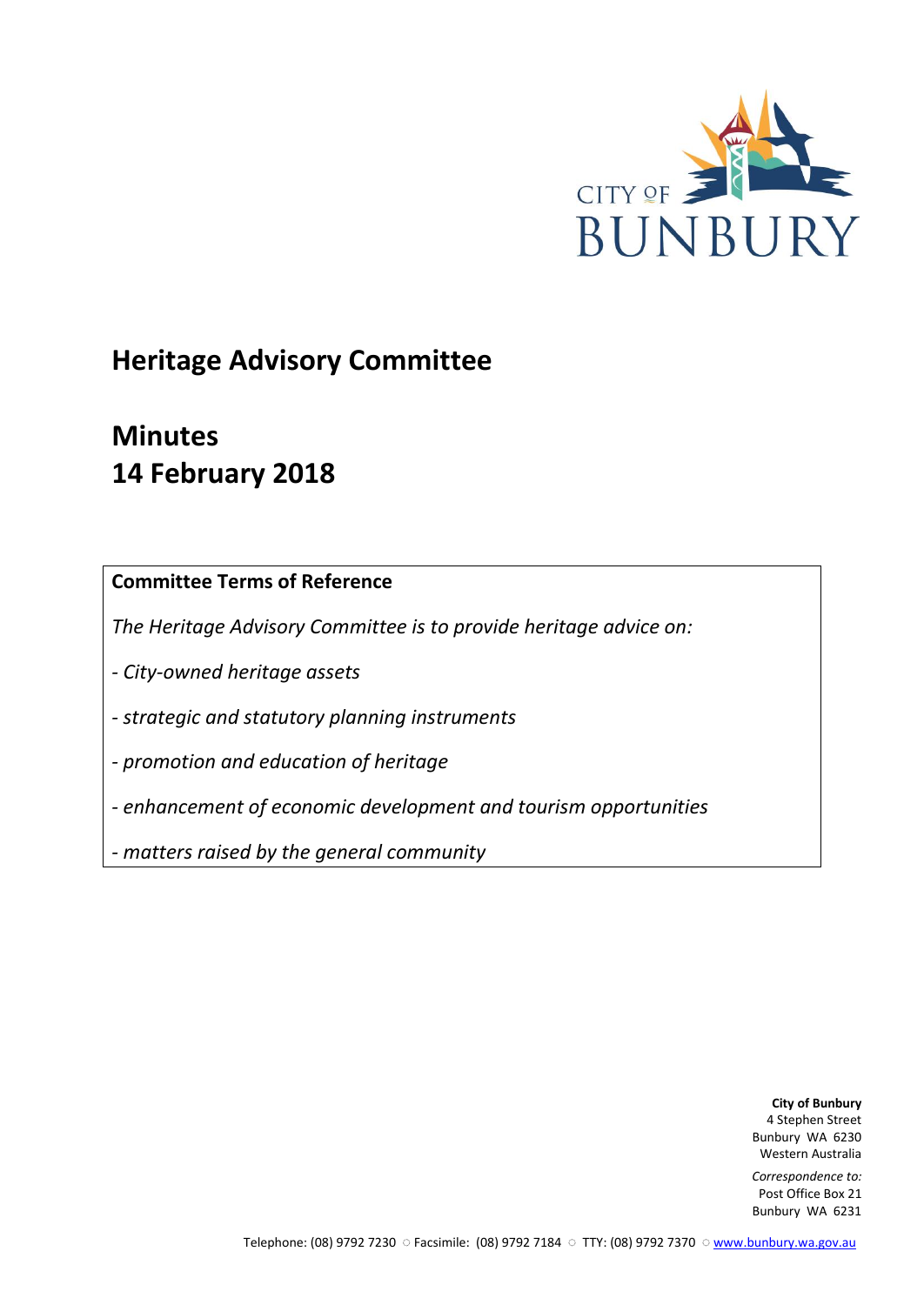

# **Heritage Advisory Committee**

# **Minutes**

**14 February 2018**

Members of the public to note that recommendations made by this committee are not final and will be subject to adoption (or otherwise) at a future meeting of the Bunbury City Council.

*Committee Members:*

| <b>Member Name</b>   | <b>Representing</b> |
|----------------------|---------------------|
| Cr Brendan Kelly     | City of Bunbury     |
| Cr Tresslyn Smith    | City of Bunbury     |
| Mrs Del Ambrosius    | Community           |
| Mr Bernhard Bischoff | Community           |
| Mr Morris Johnston   | Community           |
| Mr Kent Lyon         | Community           |
| Mr Raymond Parks     | Community           |
| Mr Peter Suckling    | Community           |

# *Support Staff:*

| <b>Name</b>                 | <b>Title</b>                                                                   |
|-----------------------------|--------------------------------------------------------------------------------|
| Ms Lacey Brown              | <b>Strategic Planning Officer (Heritage)</b>                                   |
| Ms Felicity Anderson        | <b>Acting Director Planning and Development Services</b>                       |
| Ms Cassandra Uren (Minutes) | Executive Assistant to Director Planning<br>and<br><b>Development Services</b> |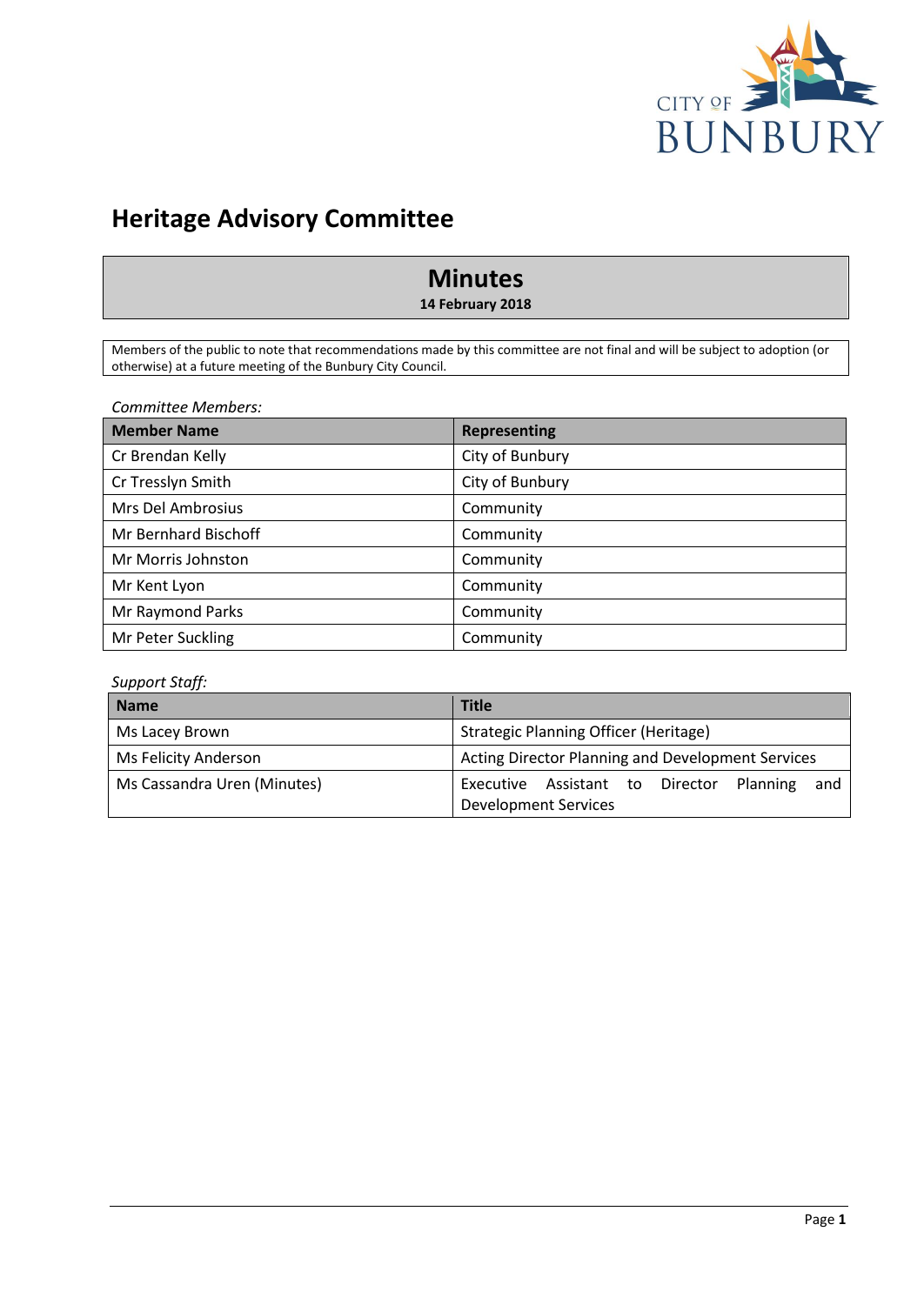# **Table of Contents**

|     | Item No | Subject | Page No |
|-----|---------|---------|---------|
| 1.  |         |         |         |
| 2.  |         |         |         |
| 3.  |         |         |         |
| 4.  |         |         |         |
|     | 4.1     |         |         |
|     | 4.2     |         |         |
| 5.  |         |         |         |
| 6.  |         |         |         |
| 7.  |         |         |         |
| 8.  |         |         |         |
|     | 8.1     |         |         |
|     | 8.2     |         |         |
|     | 8.3     |         |         |
| 9.  |         |         |         |
| 10. |         |         |         |
|     | 10.1    |         |         |
|     | 10.2    |         |         |
|     |         |         |         |
|     |         |         |         |
|     | 12.1    |         |         |
|     | 12.2    |         |         |
|     |         |         |         |
|     |         |         |         |
|     |         |         |         |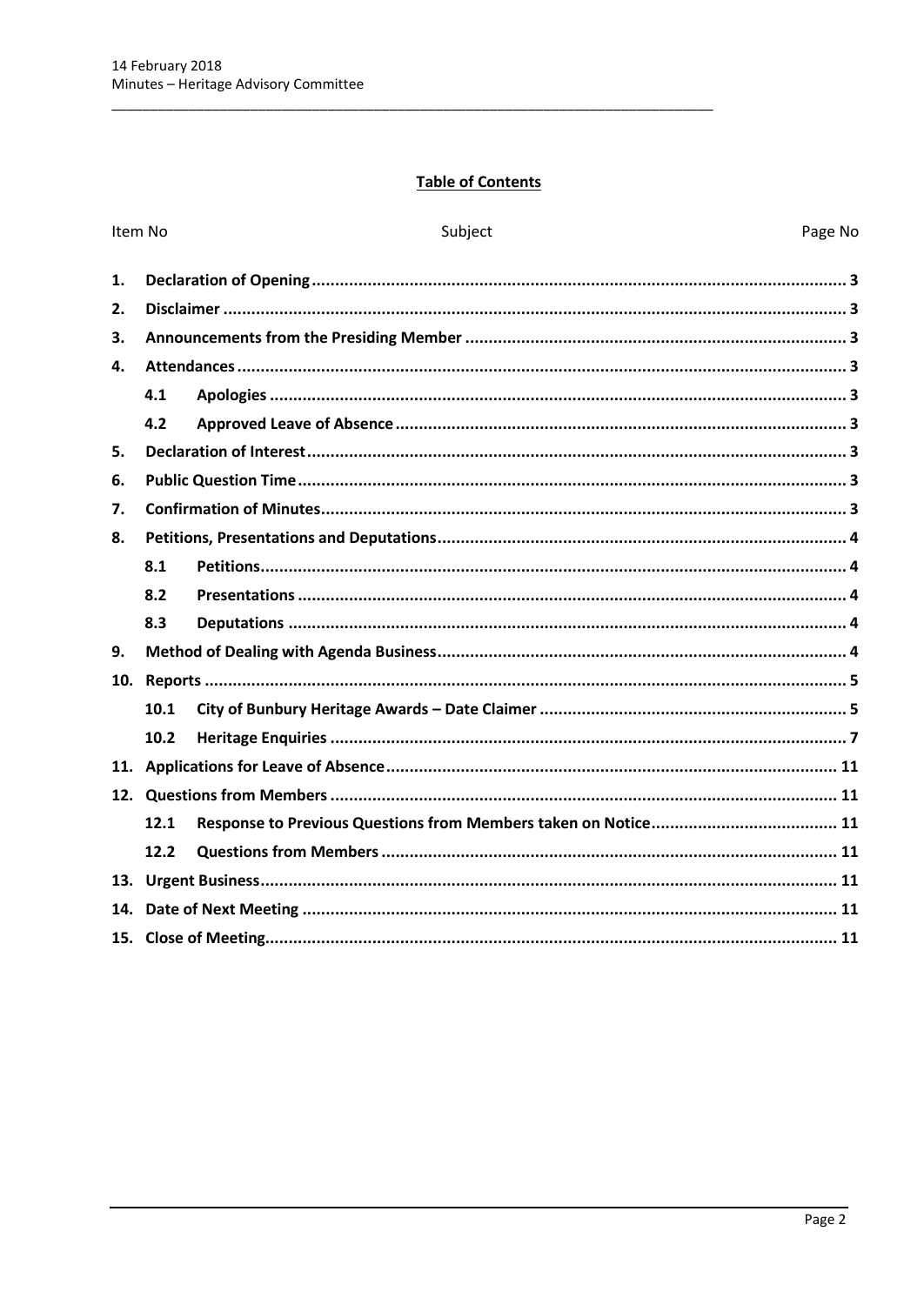# <span id="page-3-0"></span>**1. Declaration of Opening**

The presiding member declared the meeting open at 4.05pm.

\_\_\_\_\_\_\_\_\_\_\_\_\_\_\_\_\_\_\_\_\_\_\_\_\_\_\_\_\_\_\_\_\_\_\_\_\_\_\_\_\_\_\_\_\_\_\_\_\_\_\_\_\_\_\_\_\_\_\_\_\_\_\_\_\_\_\_\_\_\_\_\_\_\_\_\_\_\_

# <span id="page-3-1"></span>**2. Disclaimer**

Not applicable to this committee.

# <span id="page-3-2"></span>**3. Announcements from the Presiding Member**

Cr Kelly advised that the minutes of the Heritage Advisory Committee held on 13 December 2017 were carried by Council, with the exception of Item 10.2 as the Committee did not have a quorum to deal with that item. This is to be noted in the confirmation of minutes below (Item 7).

# <span id="page-3-4"></span><span id="page-3-3"></span>**4. Attendances**

# **4.1 Apologies**

- Mr Peter Suckling
- Mr Morris Johnson
- Ms Cassandra Uren
- Mr Ray Parks arrived late at 4.40pm

# <span id="page-3-5"></span>**4.2 Approved Leave of Absence**

# <span id="page-3-6"></span>**5. Declaration of Interest**

IMPORTANT: Committee members to complete a "Disclosure of Interest" form for each item on the agenda in which they wish to disclose a financial/proximity/impartiality interest. They should give the form to the Presiding Member before the meeting commences. After the meeting, the form is to be forwarded to the Administration Services Section for inclusion in the Corporate Financial Disclosures Register.

Nil

# <span id="page-3-7"></span>**6. Public Question Time**

Not applicable

# <span id="page-3-8"></span>**7. Confirmation of Minutes**

**Committee Decision: Moved: Cr Smith Seconded: Mr Bischoff**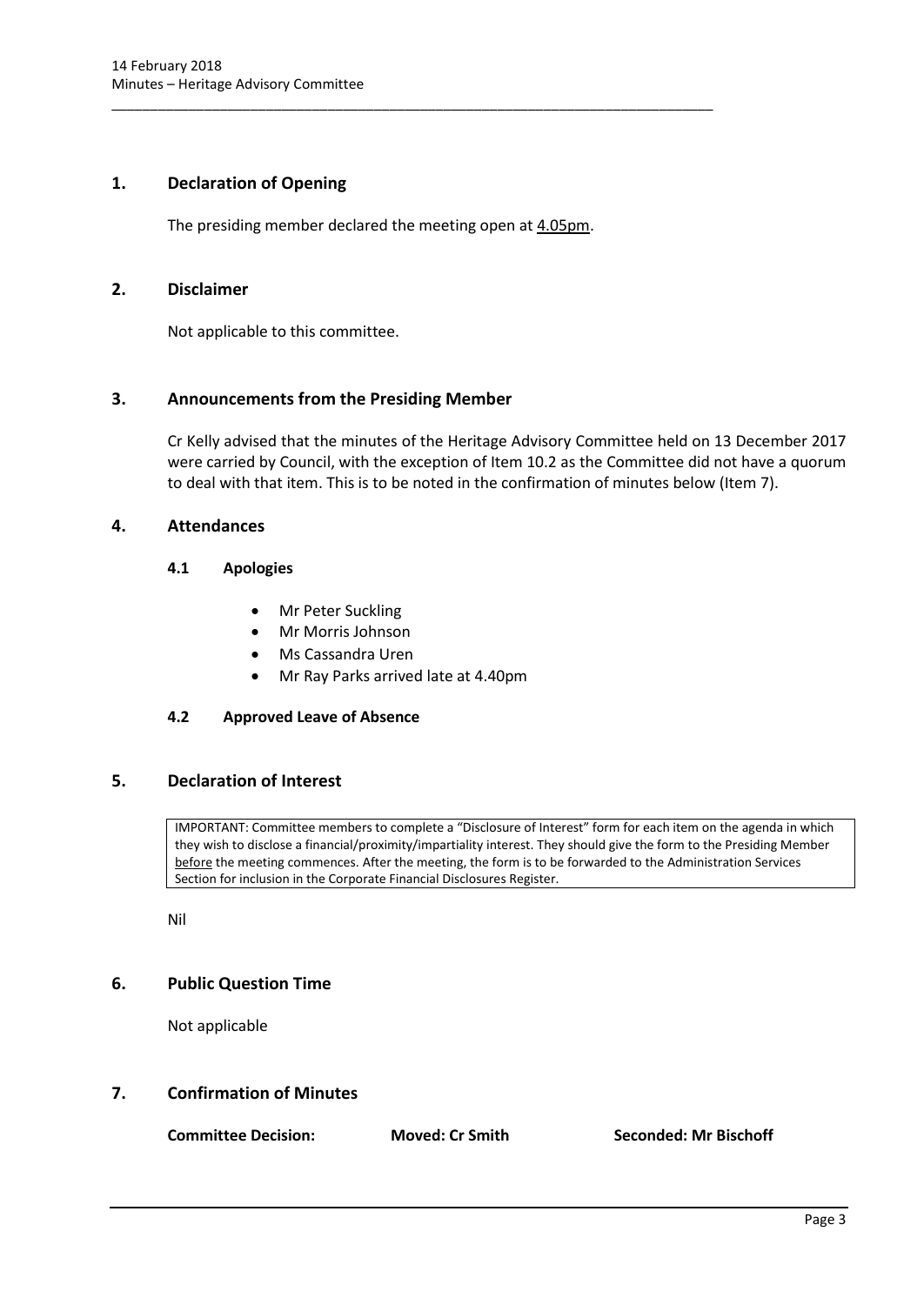**The minutes of the Heritage Advisory Committee Meeting held on 13 December 2017, with the exception of Item 10.2 as per Council Decision 28/18, are confirmed as a true and accurate record.**

\_\_\_\_\_\_\_\_\_\_\_\_\_\_\_\_\_\_\_\_\_\_\_\_\_\_\_\_\_\_\_\_\_\_\_\_\_\_\_\_\_\_\_\_\_\_\_\_\_\_\_\_\_\_\_\_\_\_\_\_\_\_\_\_\_\_\_\_\_\_\_\_\_\_\_\_\_\_

CARRIED UNANIMOUSLY

# <span id="page-4-1"></span><span id="page-4-0"></span>**8. Petitions, Presentations and Deputations**

**8.1 Petitions**

Nil

<span id="page-4-2"></span>**8.2 Presentations**

Nil

<span id="page-4-3"></span>**8.3 Deputations**

Nil

# <span id="page-4-4"></span>**9. Method of Dealing with Agenda Business**

Items were discussed and voted on in the order they appeared on the agenda.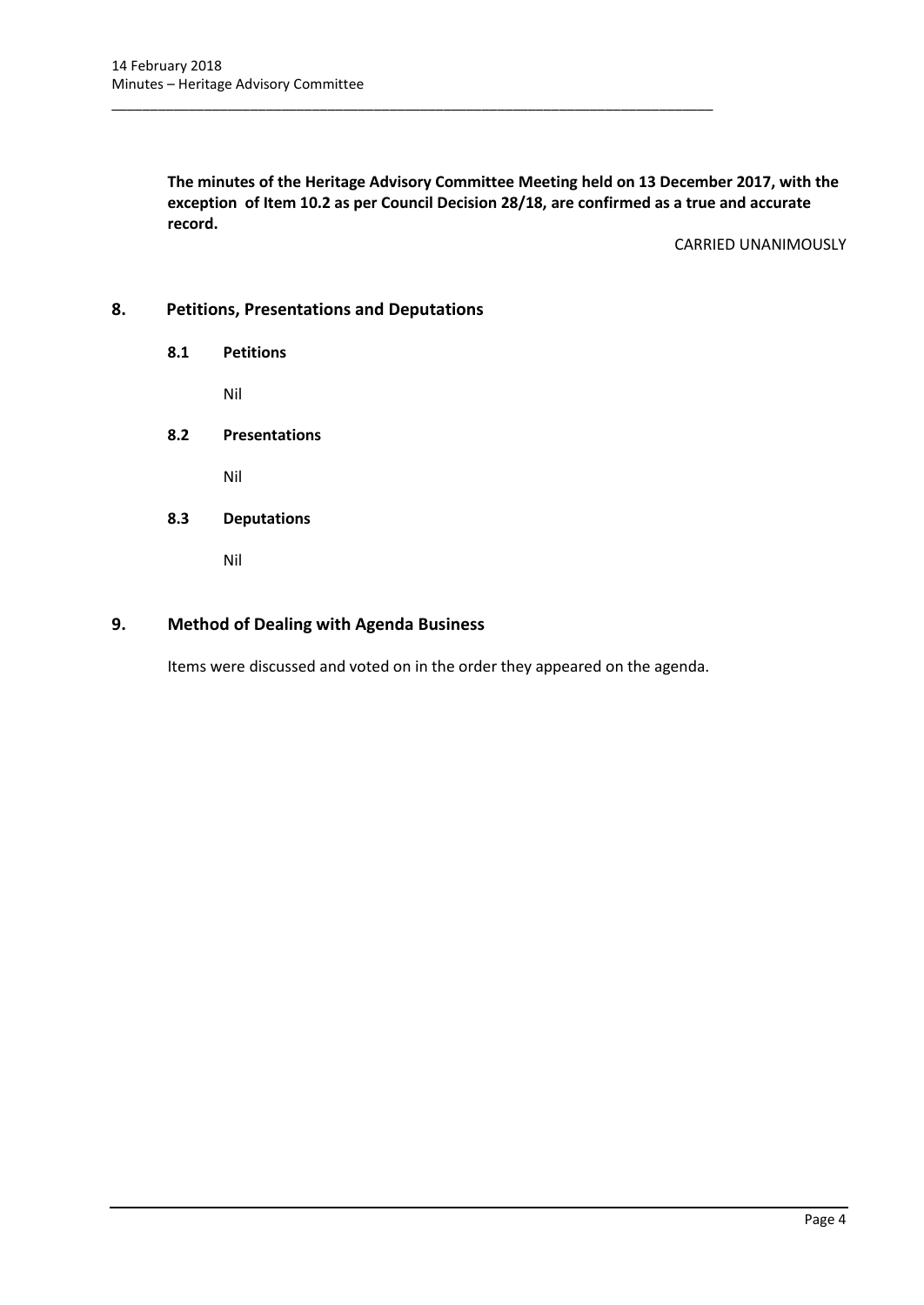### <span id="page-5-0"></span>**10. Reports**

#### <span id="page-5-1"></span>**10.1 City of Bunbury Heritage Awards – Date Claimer**

\_\_\_\_\_\_\_\_\_\_\_\_\_\_\_\_\_\_\_\_\_\_\_\_\_\_\_\_\_\_\_\_\_\_\_\_\_\_\_\_\_\_\_\_\_\_\_\_\_\_\_\_\_\_\_\_\_\_\_\_\_\_\_\_\_\_\_\_\_\_\_\_\_\_\_\_\_\_

| <b>File Ref:</b>            | A03335                                                         |  |
|-----------------------------|----------------------------------------------------------------|--|
| <b>Applicant/Proponent:</b> | Internal Report                                                |  |
| <b>Responsible Officer:</b> | Lacey Brown, Strategic Planning Officer (Heritage)             |  |
| <b>Responsible Manager:</b> | Thor Farnworth, Manager Planning and Development Services      |  |
| Executive:                  | Felicity Anderson, Acting Director Planning and<br>Development |  |
|                             | Services                                                       |  |
| Authority/Discretion        | Review<br>Advocacy                                             |  |
|                             | Executive/Strategic<br>Quasi-Judicial                          |  |
|                             | Legislative<br><b>Information Purposes</b><br>$\times$         |  |
|                             |                                                                |  |
| <b>Attachments:</b>         | Nil                                                            |  |

#### **Summary**

The City of Bunbury Heritage Awards will be presented March 2018. The purpose of this report is to advise the Heritage Advisory Committee of the date for the presentation.

#### **Executive Recommendation**

That the Heritage Advisory Committee note the judging panel have decided on the successful nominees and the confirmed date for the awards is 28 March, 10am in the Council Function Room.

# **Strategic Relevance**

| Objective No. 1.5                     | Key Priority Area No. 1: Community and culture<br>Celebrate and recognise the richness of our arts, culture and heritage |
|---------------------------------------|--------------------------------------------------------------------------------------------------------------------------|
| Key Priority Area 3:<br>Objective 3.4 | Natural and Built Environment<br>Facilitate urban design, diversity of land uses, and enabling                           |
|                                       | infrastructure.                                                                                                          |

#### **Background**

The biannual City of Bunbury Heritage Awards aims to raise awareness of the importance of the City's unique heritage; to advance conservation principles and practice; and to acknowledge and encourage excellence in conservation of heritage places and sites.

There are two award categories:

- City of Bunbury Award for Excellence in Heritage Building Design and Conservation Work
- City of Bunbury Award for Outstanding Heritage Promotion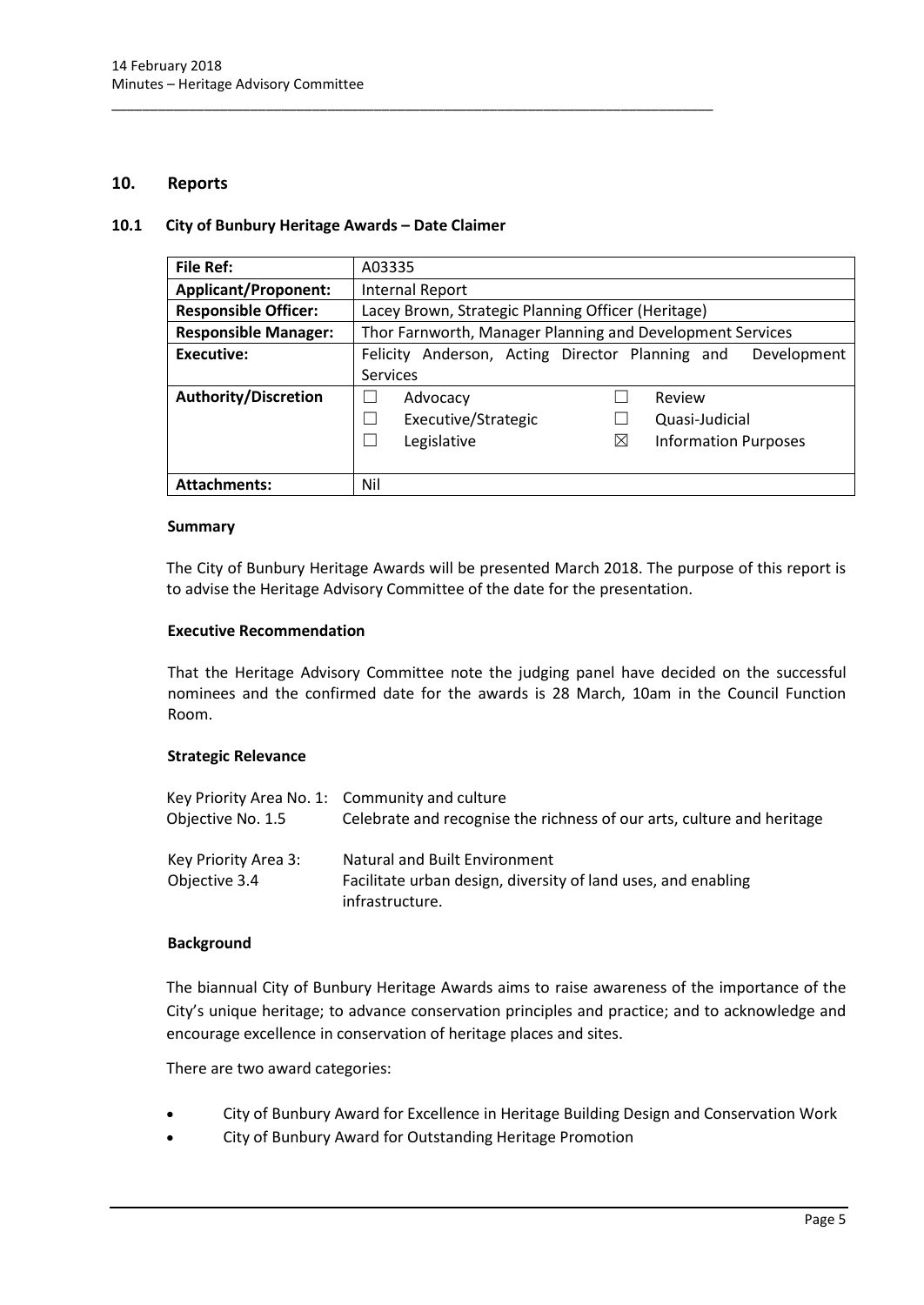### **Officer Comments**

The awards are an incentive to recognise and celebrate outstanding heritage work and promotion. There were four nominations received and all have demonstrated the achievement of outstanding heritage outcomes.

The awards will be presented by the Mayor in the Council Chamber Function Room at 10am on 28 March, 2018. Councillors, Executive Leadership Team, Heritage Advisory Committee Members, finalists and key heritage stakeholders will be invited to attend.

#### **Analysis of Financial and Budget Implications**

There are no financial or budget implications for the City of Bunbury.

\_\_\_\_\_\_\_\_\_\_\_\_\_\_\_\_\_\_\_\_\_\_\_\_\_\_\_\_\_\_\_\_\_\_\_\_\_\_\_\_\_\_\_\_\_\_\_\_\_\_\_\_\_\_\_\_\_\_\_\_\_\_\_\_\_\_\_\_\_\_\_\_\_\_\_\_\_\_

#### **Community Consultation**

Nominations for the City of Bunbury Heritage Awards have been advertised in the local newspapers and on the City of Bunbury Facebook page. A community representative from the Heritage Advisory Committee was on the judging panel.

#### **Councillor/Officer Consultation**

An officer and a Councillor Representative of the Heritage Advisory Committee were on the judging panel.

# **Outcome of Meeting**

The amended recommendation was moved by Mr Lyon and seconded by Cr Smith and was carried unanimously.

**Committee Decision: Moved: Mr Lyon Seconded: Cr Smith**

**That the Heritage Advisory Committee note the judging panel have decided on the successful nominees and the confirmed date for the awards is 28 March, 10am in the Council Function Room.** 

CARRIED UNANIMOUSLY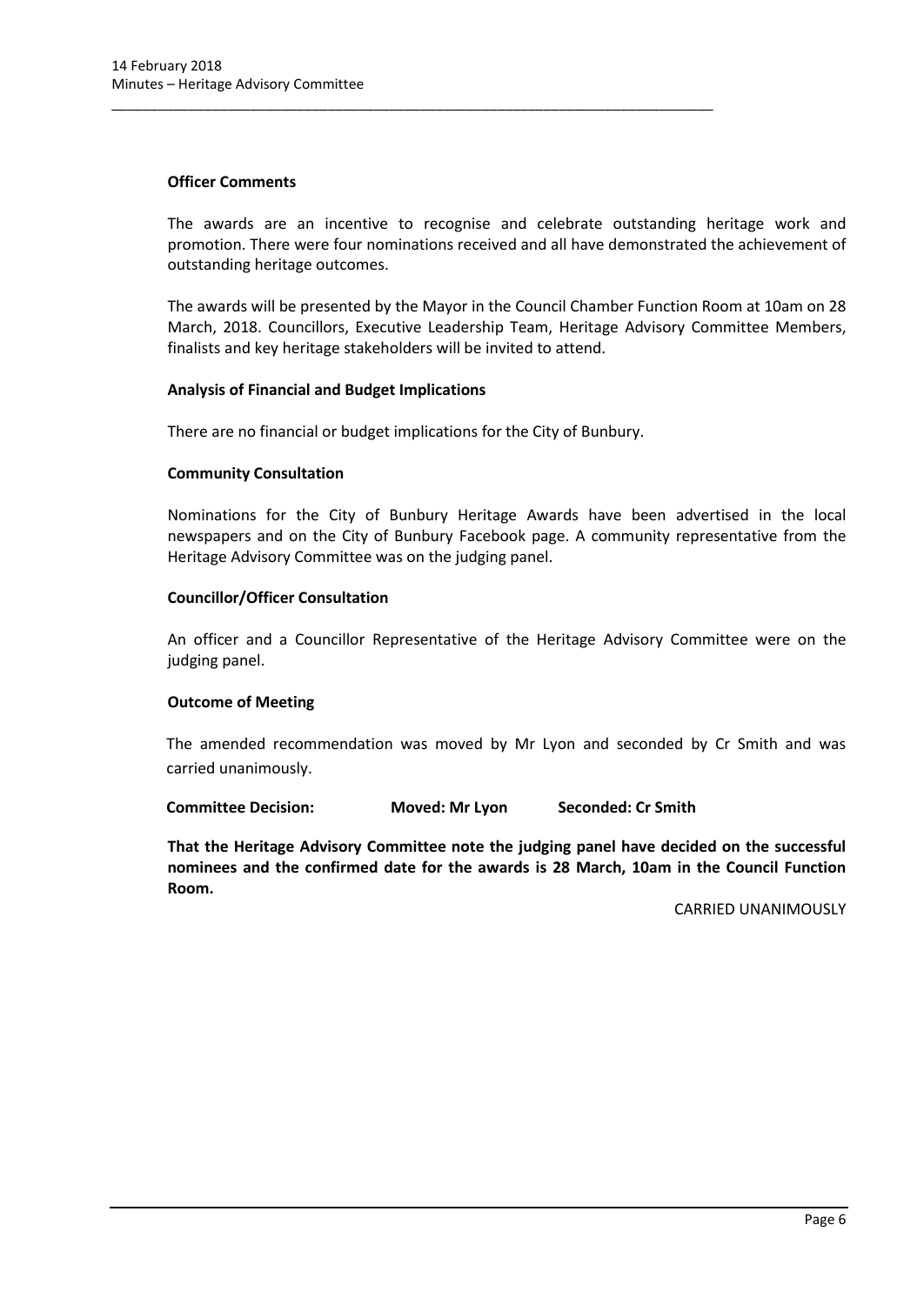# <span id="page-7-0"></span>**10.2 Heritage Enquiries**

| <b>File Ref:</b>            | A03555                                                           |  |
|-----------------------------|------------------------------------------------------------------|--|
| <b>Applicant/Proponent:</b> | Internal Report                                                  |  |
| <b>Responsible Officer:</b> | Lacey Brown, Strategic Planning Officer (Heritage)               |  |
| <b>Responsible Manager:</b> | Thor Farnworth, Manager Sustainability, Planning and Development |  |
| Executive:                  | Felicity Anderson, Acting Director Planning and<br>Development   |  |
|                             | <b>Services</b>                                                  |  |
| <b>Authority/Discretion</b> | Review<br>Advocacy                                               |  |
|                             | Executive/Strategic<br>Quasi-Judicial                            |  |
|                             | Legislative<br>⊠<br><b>Information Purposes</b>                  |  |
|                             |                                                                  |  |
| <b>Attachments:</b>         | Attachment 1 - Bunbury Diorama                                   |  |

#### **Summary**

The purpose of this report is to advise the Heritage Advisory Committee of recent heritage enquiries that require further consideration.

#### **Executive Recommendation**

That the Heritage Advisory Committee:

1. Note the issues raised are subject to further investigation;

\_\_\_\_\_\_\_\_\_\_\_\_\_\_\_\_\_\_\_\_\_\_\_\_\_\_\_\_\_\_\_\_\_\_\_\_\_\_\_\_\_\_\_\_\_\_\_\_\_\_\_\_\_\_\_\_\_\_\_\_\_\_\_\_\_\_\_\_\_\_\_\_\_\_\_\_\_\_

2. Members conduct a site visit at King Cottage to inspect the Bunbury Diorama to inform further discussion.

# **Strategic Relevance**

| Key Priority Area No. 1: Community and culture<br>Objective No. 1.5 | Celebrate and recognise the richness of our arts, culture and heritage                                            |
|---------------------------------------------------------------------|-------------------------------------------------------------------------------------------------------------------|
| Key Priority Area 3:<br>Objective 3.4                               | Natural and Built Environment<br>Facilitate urban design, diversity of land uses, and enabling<br>infrastructure. |

# **Background**

A number of heritage matters have been raised with officers that require noting and/or further consideration and input from the Heritage Advisory Committee once site visits have been conducted.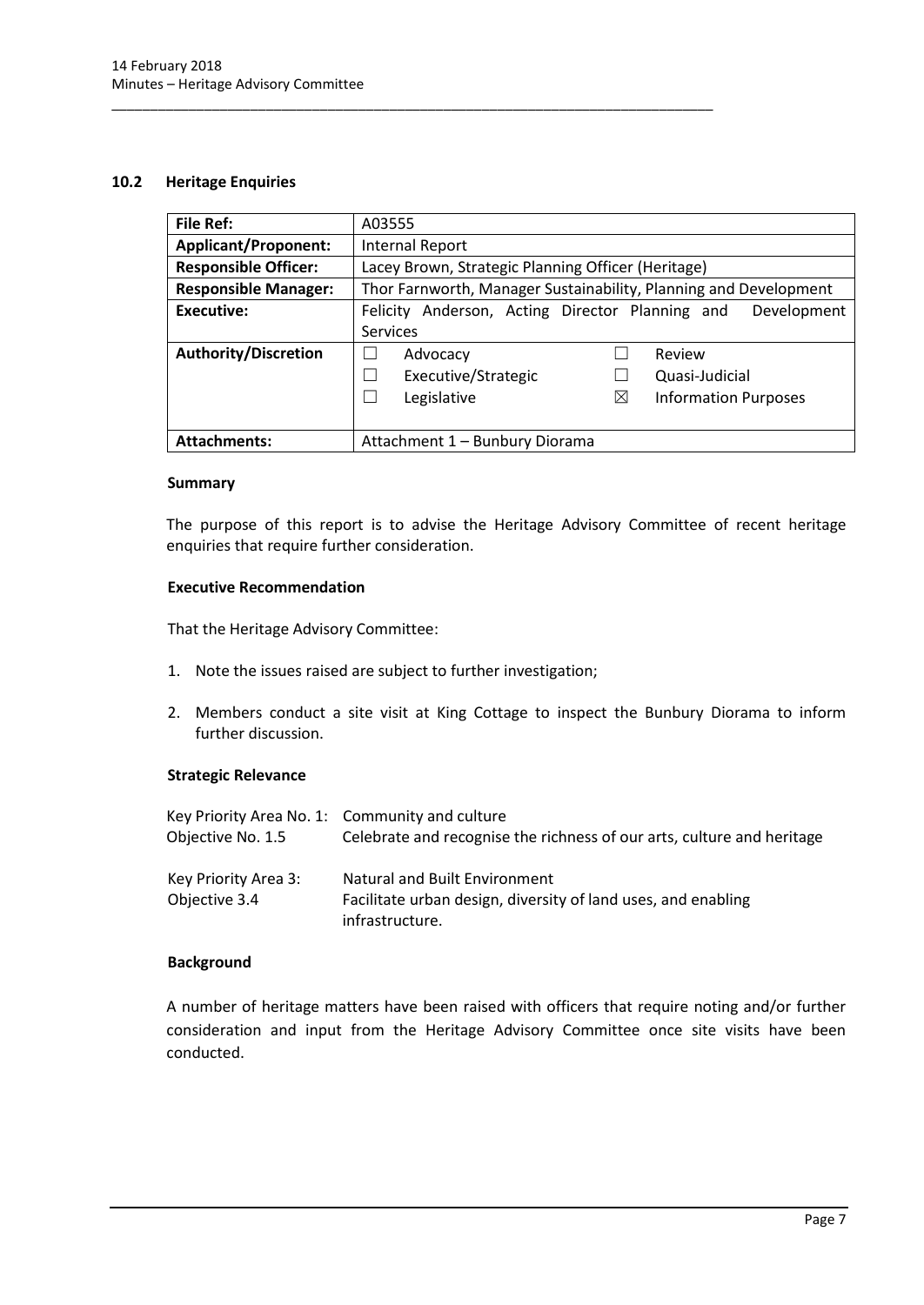#### **Officer Comments**

### Hay Park Footbridge

It has been proposed by the Department of Works and Services that the timber bridge be removed, when the Five Mile Brook culvert is constructed, along the section directly in front of the Soccerdrome building. This is an outcome of the Labor election commitment in relation to Hay Park and addresses the safety concerns of user groups with regards to the Five Mile Brook. The bridge is not in good condition.

\_\_\_\_\_\_\_\_\_\_\_\_\_\_\_\_\_\_\_\_\_\_\_\_\_\_\_\_\_\_\_\_\_\_\_\_\_\_\_\_\_\_\_\_\_\_\_\_\_\_\_\_\_\_\_\_\_\_\_\_\_\_\_\_\_\_\_\_\_\_\_\_\_\_\_\_\_\_

A heritage enquiry from the public was made on the basis that materials on this structure were part of the old rail footbridge crossing the railway tracks in the CBD. No commitments have been made with regard to the timber or handrail (i.e. it is not envisaged that it will be reused at this stage). There is no historical significance in retaining the bridge at the current location, but it could be pursued that some of the original material be retained for interpretation purposes at a site near the original historic location in the CBD.

#### Bunbury Diorama

Refer to attachment provided by Ray Parks.

#### Eelup Sign

Enquiry received from a Scott family descendent concerned with the siting of an Eelup sign. It appears to have been a sign from the homestead and is now located in the proximity of the Eelup Wetland area. Discussions will continue with various stakeholders to investigate if the sign should be relocated to a safe, accessible location. Comment from Heritage Advisory Committee members is sought. A more detailed location and photos will be provided at the meeting.

# St John of God Hospital Terrazzo (SJOG)

The location of the St John of God Hospital's Terrazzo at the entrance to Bury Hill estate has been investigated and archival evidence showed that the placement of the terrazzo was an approved action to meet the heritage requirements of the development approval at the time of demolition. The City supported this as being an appropriate way of acknowledging SJOG at Bury Hill. The City's officers do not recommend the relocation of the terrazzo from its current installed position as it loses context and could risk damage to the terrazzo.

The City's Development Engineer has inspected the site and advised against relocation of the terrazzo due to its size and that it is integrated with the surrounding road surfaces and road base. The use of any machinery (vibratory or otherwise) to relocate the terrazzo would increase the risk of it being damaged. It appears to be structurally sound at this current time with low volumes of traffic driving over it.

City officers are currently drafting a policy for monuments, memorials and plaques which will provide guidance for such infrastructure into the future.

#### **Analysis of Financial and Budget Implications**

There are no financial or budget implications for the City of Bunbury associated with the recommendations of this report as it is for the purposes of noting only.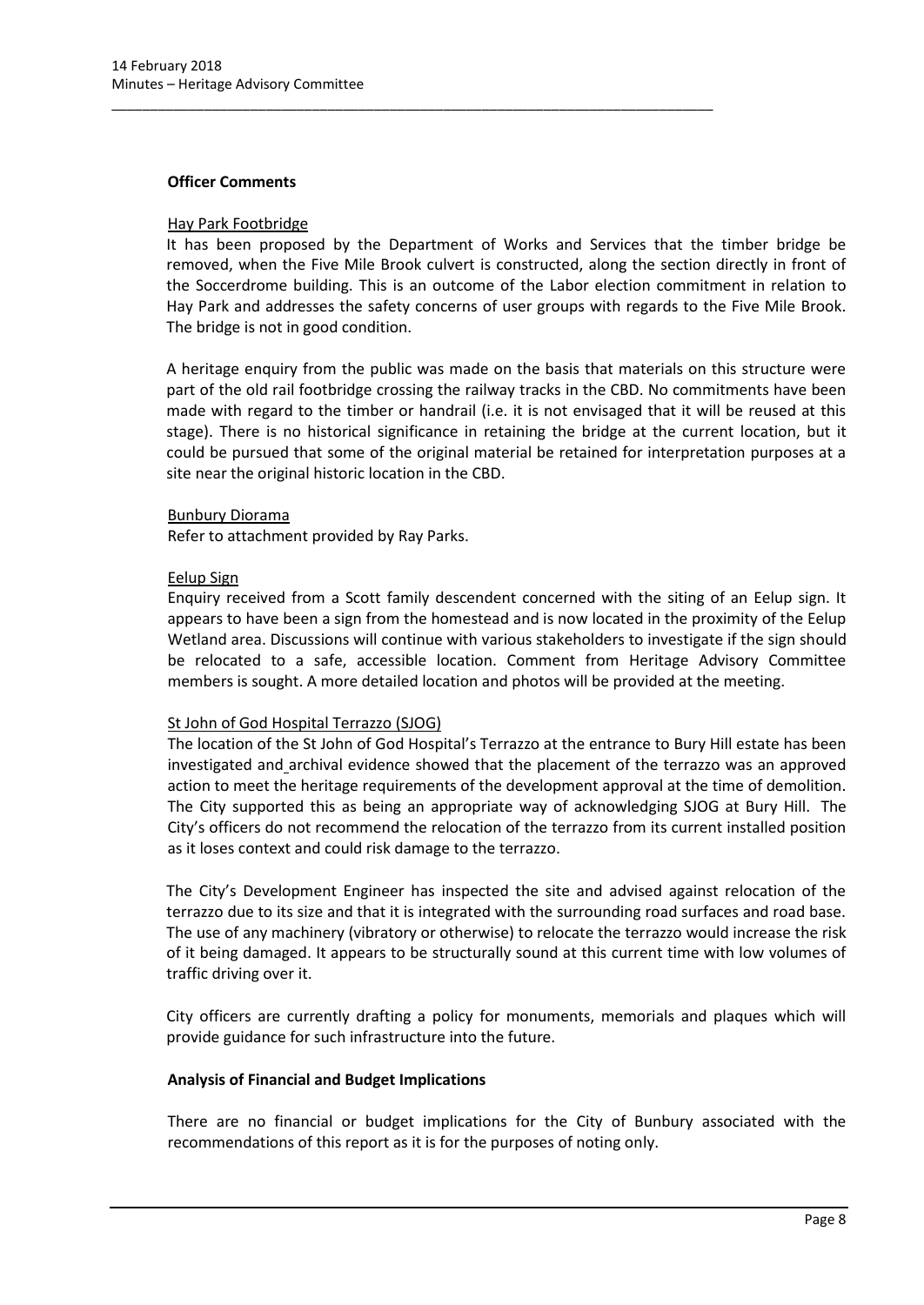Should further actions be recommended, a detailed investigation into associated costings will be conducted as part of the recommendation. This would then need to be considered as part of future Council budget deliberations.

# **Community Consultation**

Community members are consulted through the Heritage Advisory Committee and key community stakeholders.

# **Councillor/Officer Consultation**

Councillor members are consulted through the Heritage Advisory Committee.

\_\_\_\_\_\_\_\_\_\_\_\_\_\_\_\_\_\_\_\_\_\_\_\_\_\_\_\_\_\_\_\_\_\_\_\_\_\_\_\_\_\_\_\_\_\_\_\_\_\_\_\_\_\_\_\_\_\_\_\_\_\_\_\_\_\_\_\_\_\_\_\_\_\_\_\_\_\_

# **Outcome of Meeting**

The following matters were discussed for future consideration:

- Further investigations should address conserving portions of the Hay Park footbridge for possible reuse.
- Ray Parks provided information on the Diorama of the Bunbury Townsite 1841 to 1856 which is currently housed at King Cottage. He brought this to the attention of the Heritage Committee as a significant and authentic replica of the development of Bunbury over the period.

The Diorama was built by final year Diploma in Cartography students at the South West Institute of Technology as an entry in an Australia wide Bicentenary competition for Surveying and Mapping at Darwin for which it received a commendation from judges. It now has fallen into some neglect and disrepair.

Ray Parks suggested that the Committee members:

- o View the Diorama at King Cottage;
- o Consider other options for its location for protection and wider public viewing;
- o Recommend funding be sought for its repair.
- General consensus around the table that the Bunbury diorama was of value and should be protected as an artefact and put on display. The City should accept ownership of the diorama and look at options for relocation and repair.
- Discuss with Dardanup staff regarding origins of sign to confirm provenance and if the Shire will relinquish for repurposing to Eelup site.
- The terrazzo should be listed on the MHI and St John of God Hospital encouraged to display photos of the original hospital at the current hospital.
- Julian Bowron, or relevant officer, should be invited to present draft policy on monuments, memorials and plaques to the Heritage Advisory Committee.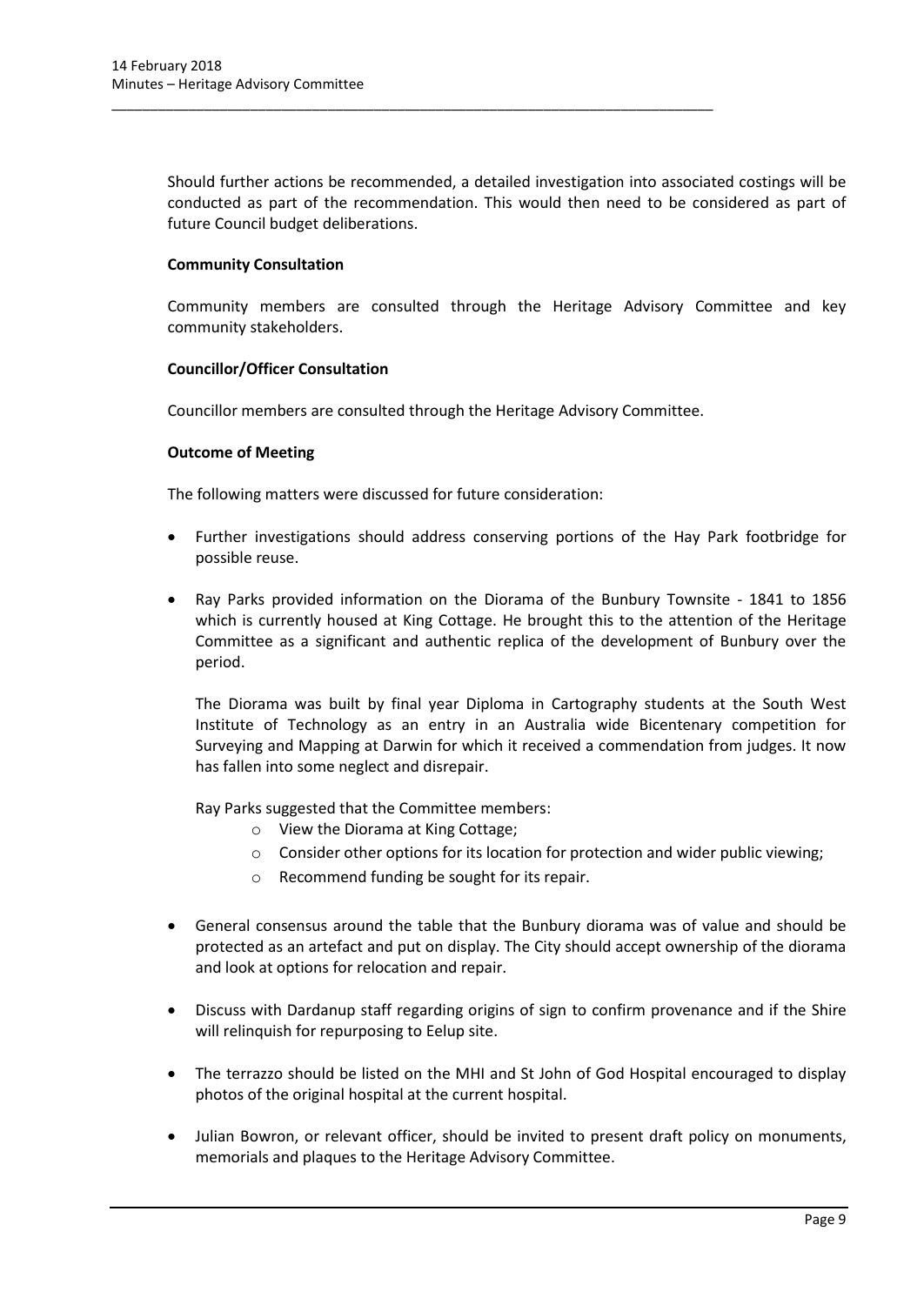Mrs Ambrosius moved and Cr Smith seconded to suspend standing orders pursuant to section 17 of the *City of Bunbury Standing Order Local Law 2012* to enable an update on the status of previous Council recommendations.

**Committee Decision: Moved: Mrs Ambrosius Seconded: Cr Smith**

\_\_\_\_\_\_\_\_\_\_\_\_\_\_\_\_\_\_\_\_\_\_\_\_\_\_\_\_\_\_\_\_\_\_\_\_\_\_\_\_\_\_\_\_\_\_\_\_\_\_\_\_\_\_\_\_\_\_\_\_\_\_\_\_\_\_\_\_\_\_\_\_\_\_\_\_\_\_

**That Standing Orders be suspended.**

**CARRIED UNANIMOUSLY**

Mrs Ambrosius moved and Cr Smith seconded to resume standing orders.

**Committee Decision: Moved: Mrs Ambrosius Seconded: Cr Smith**

**That Standing Orders be resumed.**

**CARRIED UNANIMOUSLY**

**Committee Decision: Moved: Cr Smith Seconded: Mrs Ambrosius**

**That the Heritage Advisory Committee:**

- **1. Note the issues raised are subject to further investigation;**
- **2. Members conduct a site visit at King Cottage to inspect the Bunbury Diorama to inform further discussion.**

CARRIED UNANIMOUSLY